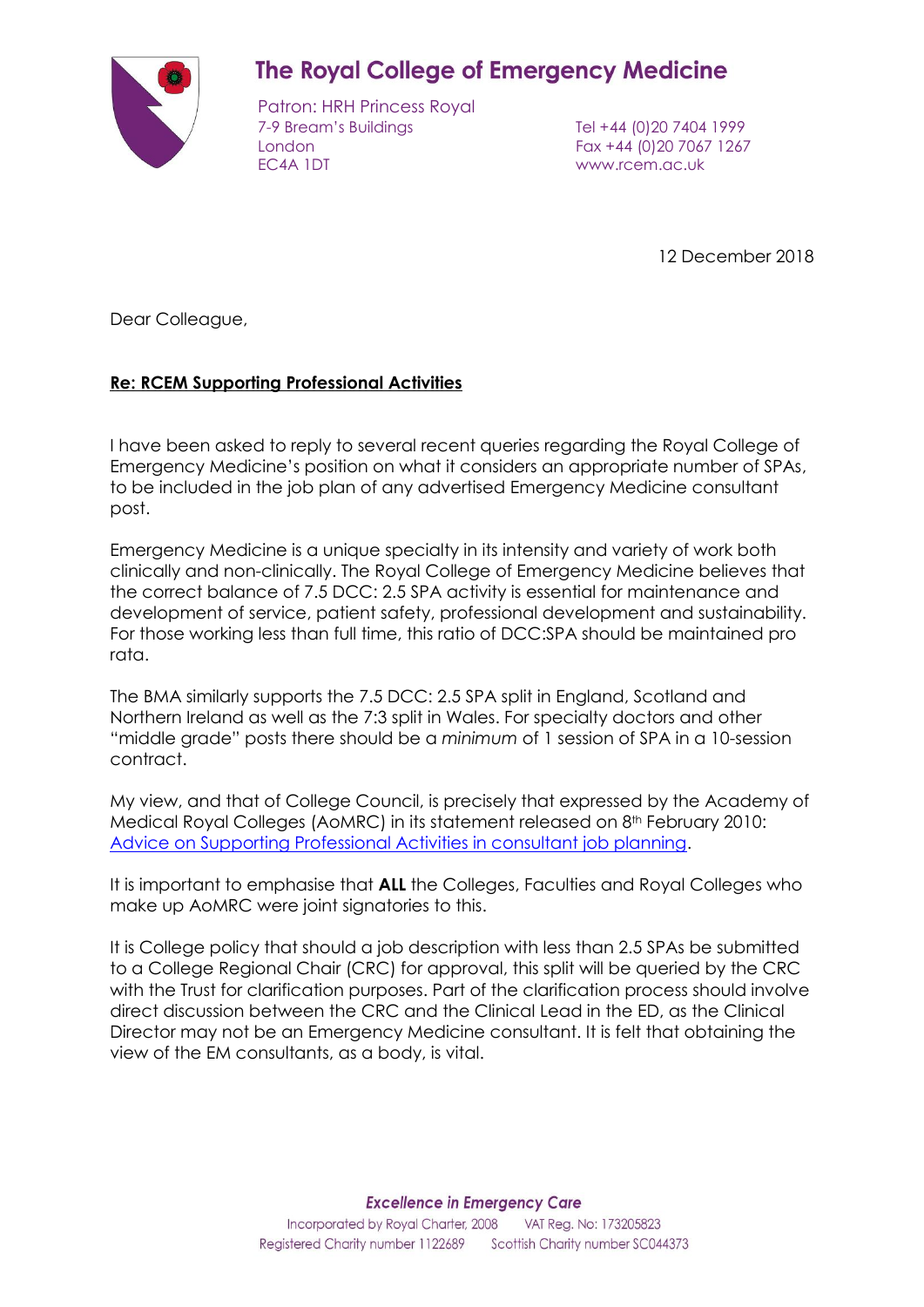The BMA/RCEM document ["The Consultant Contract](https://www.rcem.ac.uk/docs/Workforce/BMA%20Consultant%20Contract%20+%20Job%20Planning%20for%20EM%20Consultants.pdf) and Job Planning for EM [Consultants](https://www.rcem.ac.uk/docs/Workforce/BMA%20Consultant%20Contract%20+%20Job%20Planning%20for%20EM%20Consultants.pdf)*,*" published in September 2009, offers specific guidance about SPA activity. See extract taken from pages 9 to 10 of the document:

## *5. SUPPORTING PROFESSIONAL ACTIVITY (SPA)*

*In the English, Scottish and Northern Irish contracts, the time allowed for this should average 10 hours a week (2.5 PAs).*

*The 2003 contract states that for full time consultants the Job Plan will typically include an average of 7.5 Programmed Activities for Direct Clinical Care duties and 2.5 Programmed Activities for Supporting Professional Activities.*

*Here the "average" refers to the weekly time allocation for an individual consultant NOT to an average across a group of consultants. In other words, some weeks could have fewer than 10 hours of SPA time and some weeks more provided that the average was 10 hours.*

*"Typically," means that this will be the default position although some consultants may require more SPA time (for example if undertaking a role such as clinical director). The Royal College of Emergency Medicine advises that every consultant requires a minimum of 1PA for CPD and the requirements of revalidation.* 

*There are several non-clinical requirements that every Emergency Department will have regardless of size and these may increase in larger departments. The College's recommendations for these departmental non-clinical requirements are as Follows:*

*Clinical Director 3PAs /week Teaching organisation 2PAs /week (up to 4 in large teaching departments) Educational support 1PA per four trainees/week Clinical Governance lead 1PA/week Contingency Planning lead 1PA/week Emergency Care network duties 1PA/week.*

*In addition, Emergency Medicine consultants will need to participate in many other non-clinical activities including departmental administration and management, liaison with other specialties and departments, teaching and teaching preparation, service development and quality improvement work, audit and appraisal.*

*To fulfil these requirements, full time Emergency Medicine consultants should have a minimum of 2.5PAs for supporting professional activities.*

*In departments with four consultants or fewer, the departmental non-clinical requirements are such that each may need more than 2.5 PAs of SPA time to ensure a safe and quality service is delivered.*

*In unusual circumstances a consultant may wish to contract for fewer than 2.5 SPAs but beware of the effect on appraisal and revalidation and on quality of care given to patients.*

## *Examples of SPA*

- Continuing professional development *(i.e. all regular activity such as reading journals, attending regular professional or academic meetings etc.)*
- *Appraisal*
- *Teaching organization*